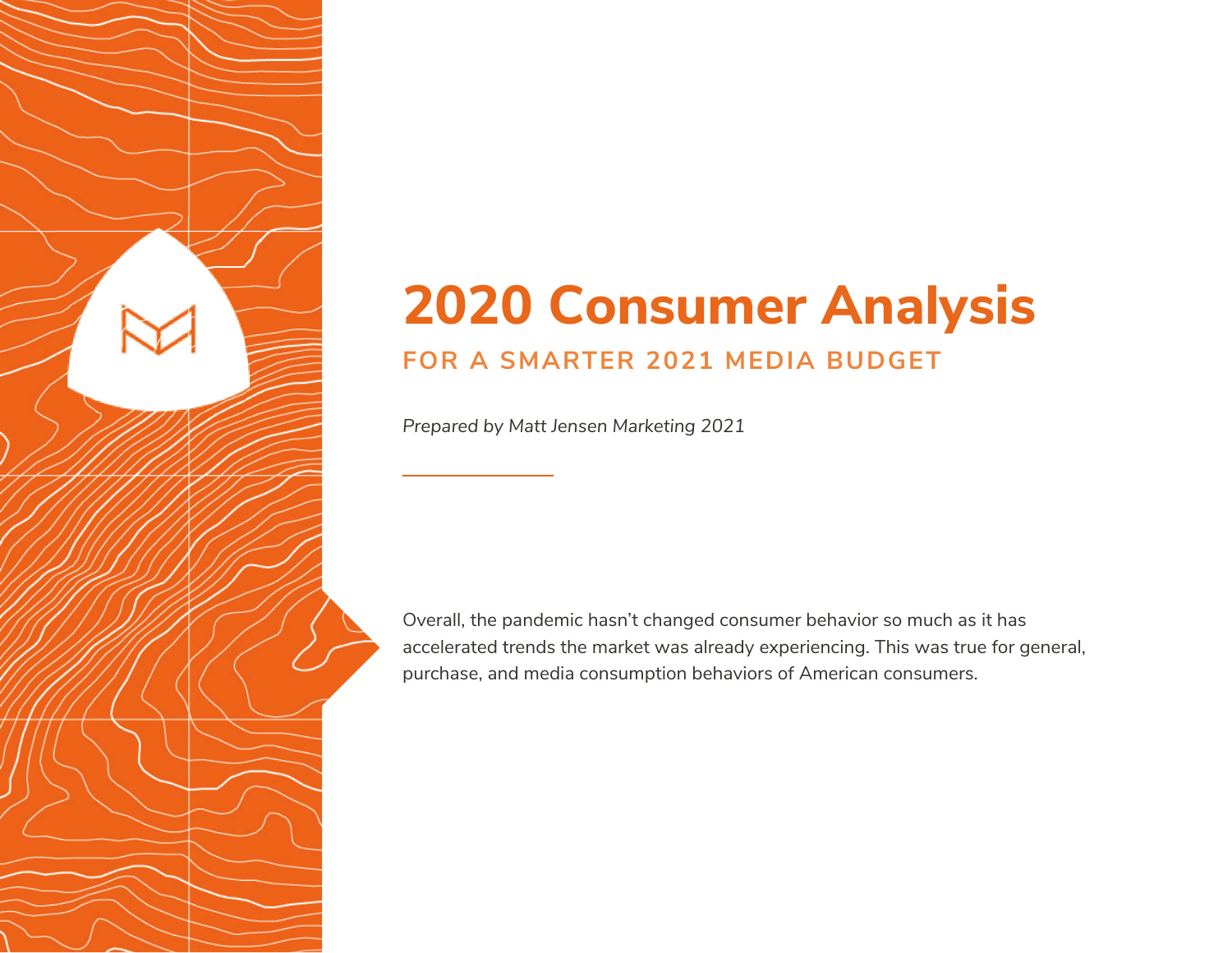## **GENERAL BEHAVIOR**

During the uncertainty of the pandemic, Americans adopted a "wait and see" attitude as reflected by what they postponed or canceled.



**40% decided to forego travel** of any kind.



**39% stopped seeing their hairstylist, manicurist, or their pedicurist.**



 $35\%$  put off a doctor visit. The finding is unsurprising given COVID precautions; however, it could have unintended repercussions as health conditions that benefit from early detection may have gone undiagnosed and untreated.



ொ



**PURCHASE BEHAVIOR**

Paring down how much paper we exchange became paramount. It became more common for online orders to arrive without inserts (or very few) and for receipts to be digital instead of physical. In addition, American consumers:

> **Skipped a non-essential purchase (34%)** in spite of most reporting that they could still afford it. Decreased spending hasn't been this widespread since the Great Depression. (The current economy is expected to rebound much more quickly so further parallels are limited.)

**Bought more** household cleaners and soap (+120% in some categories), at-home hair color (+30% or more), and pantry staples, a category that usually experiences flat growth. Even though the initial spike in Spring 2020 has leveled off, all categories continue to show strong growth into 2021.

**Used more** cashless payment systems (+130%). Cashless payment options were already on the rise and, with the unexpected boost from the pandemic, are expected to gain even more traction in 2021

**Bought less** cosmetics, sunscreen, and meals out. Those categories are expected to rebound, but will do so slowly.



**Consumed more** coffee, alcohol, and vitamins/supplements. This trend is also expected to continue well into 2021.